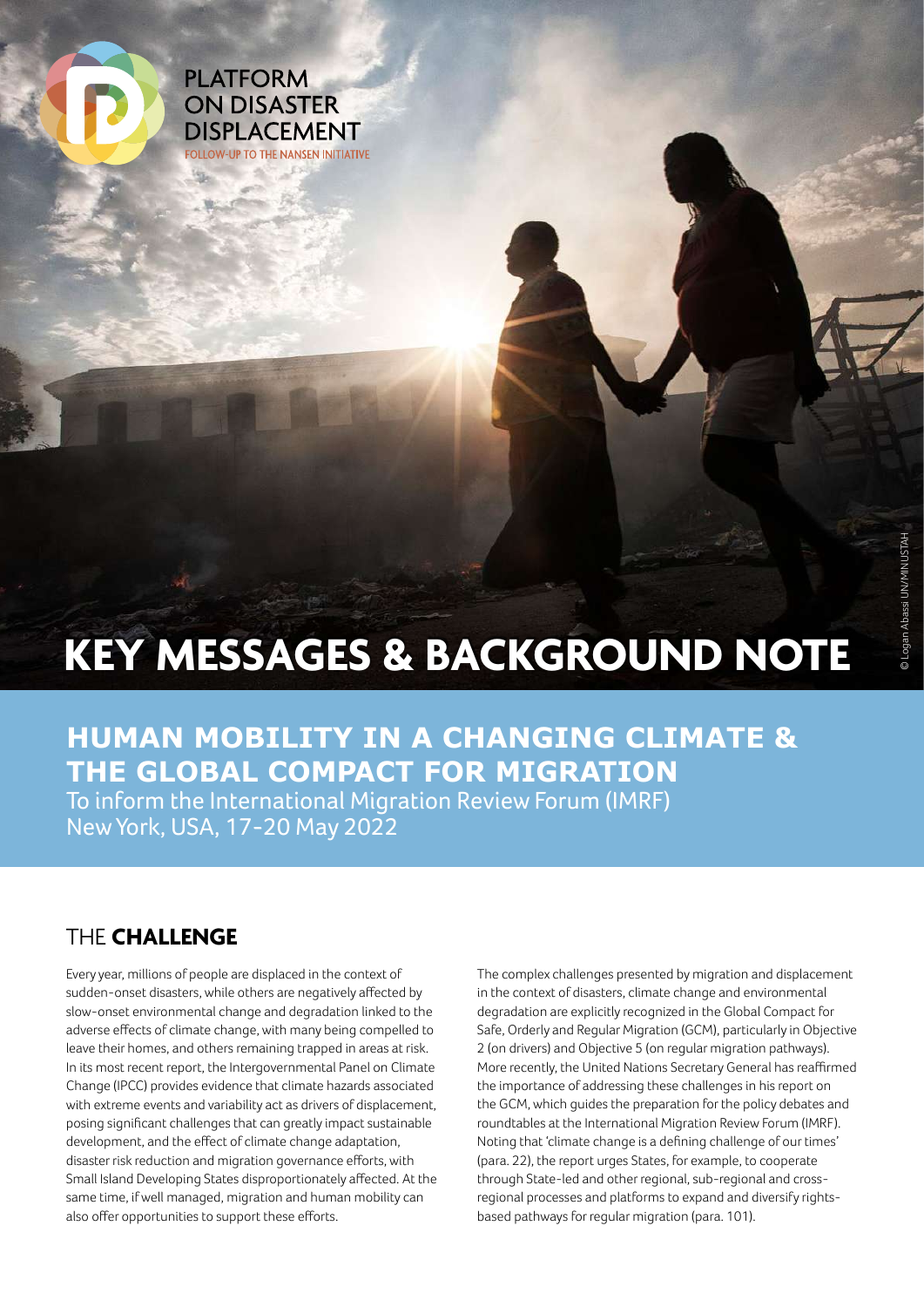

### THE **OPPORTUNITY**

#### **In December 2018, Member States of the United Nations**

**adopted the GCM**, a historical non-binding international agreement proposing for the first time a common and comprehensive approach to managing international migration aligned with obligations and principles under international law and policy frameworks. Among other issues, the GCM includes several specific commitments to address the drivers that compel people to leave their countries of origin in the context of disasters, the adverse effects of climate change and environmental degradation, and to protect and assist those who leave their countries in these contexts. It thus constitutes the first-ever inter-governmentally negotiated agreement on international migration formally recognizing the linkages between migration and different forms of human mobility on the one hand, and climate change, disasters and environmental degradation on the other. The Compact also explicitly recognizes the Nansen Initiative Agenda for the Protection of Cross-Border Displaced Persons in the Context of Disasters and Climate Change (Protection Agenda) and the work of the Platform on Disaster Displacement (PDD) as

relevant for developing and implementing coherent approaches to the challenges of human mobility in the context of disasters, environmental change and the adverse effects of climate change.

Almost four years following its launch, the **IMRF in May 2022** represents an important opportunity to reaffirm commitment to address human mobility challenges in the context of disasters, the adverse effects of climate change and environmental degradation in line with international standards and at different levels of implementation (sub-national, national, regional and global). It is also an opportunity for the PDD and its Steering Group to highlight progress, identify challenges and provide recommendations based on the Nansen Initiative Protection Agenda and from the current work of the PDD by informing and contributing to the content of the **Progress Declaration** that will be adopted at the IMRF and guide the implementation of the GCM until the next Forum.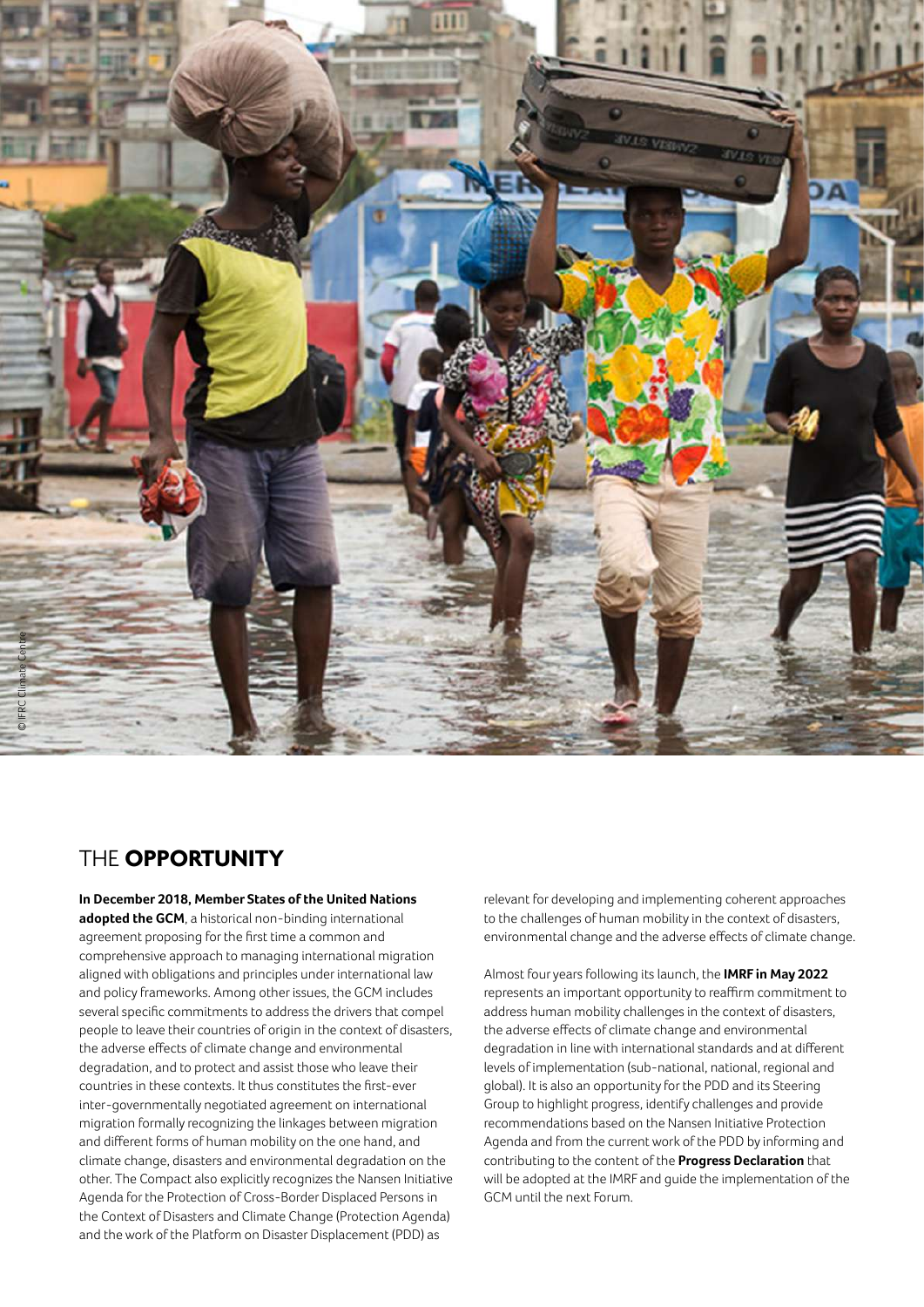



## **KEY MESSAGES**

#### **1 REAFFIRM THE RELEVANCE OF THE** GCM IN ADDRESSING HUMAN MOBILITY CHALLENGES IN DISASTER AND CLIMATE CHANGE CONTEXTS

- Responding to the challenges posed by human mobility in the context of disasters and the adverse effects of climate change **requires implementation of action and development of policy instruments** that address the drivers that compel people to leave their country of origin in the context of disasters, the adverse effects of climate change and environmental degradation, and protect and assist those who leave their countries in these contexts.
- The IMRF is an important opportunity to **reaffirm the relevance of international cooperation and coordination** between actors working in the fields of

migration, disaster risk reduction and climate change action, development, human rights and humanitarian action and to take into consideration relevant recommendations from State-led consultative processes, such as the Nansen Initiative Protection Agenda and the Platform on Disaster Displacement.

#### **2 RECOGNIZE THE NEED FOR FURTHER** STRENGTHENING AND INVESTING IN BETTER EVIDENCE, KNOWLEDGE, DATA AND ANALYSIS

#### Much **progress has been achieved to date** on

strengthening and investing in better evidence, knowledge, data and analysis, including through programmatic interventions funded under the Migration Multi-Partner Trust Fund. Looking ahead, the IMRF provides an opportunity to further strengthen commitments to fill knowledge gaps, including by:

- **further strengthening joint analysis and sharing of information**, particularly through regional cooperation and joint research, to better understand, predict and address migration movements and the risk of displacement in disaster and climate change contexts; and
- **investing in early warning and contingency planning**  at the regional and sub-regional levels and improving the quality of forecasting for a better understanding of the risks associated with hazards, their associated impacts on lives/livelihoods of local communities, and strategies to prepare for these impacts.
- **3 ENCOURAGE MEMBER STATES TO BUILD** ON EXISTING NATIONAL AND REGIONAL EFFECTIVE PRACTICES TO ENHANCE THE AVAILABILITY AND FLEXIBILITY OF SAFE, ORDERLY AND REGULAR MIGRATION PATHWAYS IN DISASTER AND CLIMATE CHANGE CONTEXTS

The IPCC Report outlined that at progressive levels of global warming, more migration and displacement from regions with high exposure and low adaptive capacity would occur. The availability and use of regular pathways in these contexts are not meeting current needs and are likely insufficient to meet future demands. There are, however, existing **tools and policy instruments on migration pathways that can be scaled up and replicated**, such as the use of humanitarian visa for people displaced across borders in disaster-contexts. The IMRF and the Progress Declaration should encourage Member States to build on this progress and consider significantly scaling up action, including by:

• **reviewing existing domestic legislation, policies and strategies** to determine to what extent they allow for the temporary admission, stay or non-return for people compelled to leave their country in disaster and climate change contexts, in a consistent manner with other relevant frameworks and in cooperation with relevant actors and mandates; and